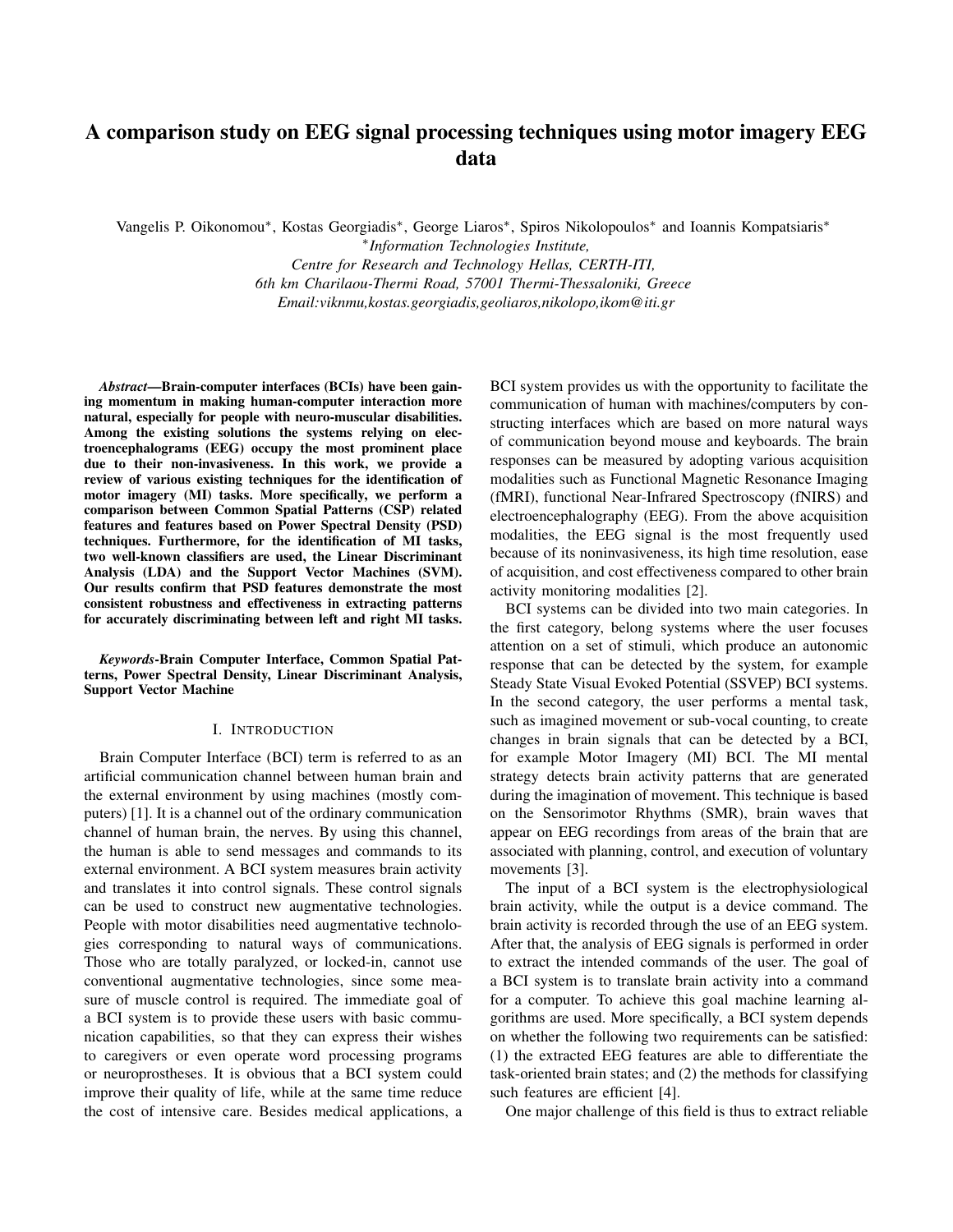information from noisy data in real time in the form of relevant features. These can then be passed on to classification techniques for identifying the user's mental state frequencies (or parts) of EEG, depending on the application. With respect to EEG-BCI systems, feature extraction approaches are dominated by methods estimating the distribution of energy in various domains, such as the time domain, the frequency domain, the time - frequency (t-f) domain, the wavelet domain and the spatial domain. In order to extract time domain features, a digital filter is applied to EEG segments. The goal of filtering is to select the EEG rhythms components depending on the frequency band of interest and then calculate the energy of the filtered EEG segments [5] (band power features). Also in time domain, AutoRegressive (AR) and Adaptive AutoRegressive (AAR) parameters [5], [6] can be extracted and used as features by fitting in EEG segments an AR model (AR features) in conjunction with a Kalman Filter (AAR features). In [7] the EEG segments are represented in the frequency domain by estimating the Power Spectrum Density (PSD). The PSD provides us with an energy distribution across the frequencies bins (PSD features). In order to examine the time varying characteristics inside the EEG segment we need to transform the signal in the t-f domain or in the wavelet domain. Hence, t-f features and wavelet - based features have been also used in MI BCI [7], [8]. Finally, features that exploit the energy distribution of EEG into the spatial domain are used in [5], [9]–[11] (CSP features).

In MI BCI, the extracted features are fed into a classifier to identify the user's mental state. Many classifiers have been used to predict the user's mental state. A comparison between non linear and linear classifiers is provided in [12]. According to the results, the nonlinear classifiers present slightly better performance than the linear ones [12]. In [7], various classifiers have been used for the identification of motor tasks. More specifically, a comparison between Linear Discriminant Analysis (LDA) and various extensions of Support Vector Machines (SVM) is provided. The main outcome of [7] is that the SVM with a gaussian kernel is the most appropriate classifier for the examined problem. In addition, at the same work a genetic algorithm had to be used to fine-tune SVM. This fact increases considerably the overall tuning of a MI BCI system. To avoid any interference from the SVM training procedure in [13] the LDA classifier was used.

A comparison of different feature extraction techniques in the context of BCI was presented in [7], together with their use in classification of motor imagery. Also, in [13] a comparative study of different PSD feature extraction approaches was presented. While both studies [7], [13] use in some cases the same method for feature extraction, there are differences between them which are concentrated at how the EEG segment is processed. Furthermore in [13] the log-transform was applied to the extracted PSD features. Our work aims at complementing, and reproducing independently, the observations made in those two studies. In the next sections, we detail how we extract the features and present the corresponding techniques we use to extract the relevant information. Then, we present the data set under study and the results of our experiments. Finally, some conclusions and recommendations, based on our results, are provided.

## II. METHODS

The next subsections describe in details the feature extraction techniques and the classifiers and how they are used in the present study. For feature extraction, we considered using the Welch's method for spectrum estimation and the CSP-related features, while, for the classification stage, we used the LDA and SVM classifiers.

## *A. Feature Extraction Procedure*

*1) Welch Spectrum:* A well-known non parametric method for PSD estimation is the Welch's method [14]. Let  $x[n], n = 0, \dots, N-1$  are the samples from an EEG segment. To estimate the Welch's spectrum of this segment three basic steps are applied:

1) First, divide the original  $N$  length sequence into  $K$ sections (possibly overlapped) of equal lengths M.

$$
x_i[m] = x[m + iD], \frac{i = 0, \cdots, K - 1}{m = 0, \cdots, M - 1}
$$
 (1)

2) Apply a window to each section and then calculate the periodogram on the windowed sections (modified periodograms).

$$
P_i(f) = \frac{1}{NU} \Big| \sum_{n=0}^{N-1} w[m] \cdot x_i[m] e^{-j2\pi fm} \Big|^2,
$$
  

$$
i = 0, \cdots, L-1 \qquad (2)
$$

where  $U = \frac{1}{M} \sum_{m=0}^{M-1} w[m]^2$  is a normalization constant with respect to the window function.

3) Average the modified periodograms from the K sections in order to obtain an estimator of the spectral density.

$$
P^{W}(f) = \frac{1}{K} \sum_{i=0}^{K-1} P_{i}(f)
$$
 (3)

In our analysis, we use eight sections of equal length with 50% overlap for the first step and the Hamming window in the second step.

## *B. Common Spatial Patterns*

Spatial filtering is the process of filtering the signals by using information from the spatial domain. More specifically, in the spatial filtering, "new" channels are created as a combination of the original ones. In EEG analysis, well-known spatial filters are the bipolar and Laplacian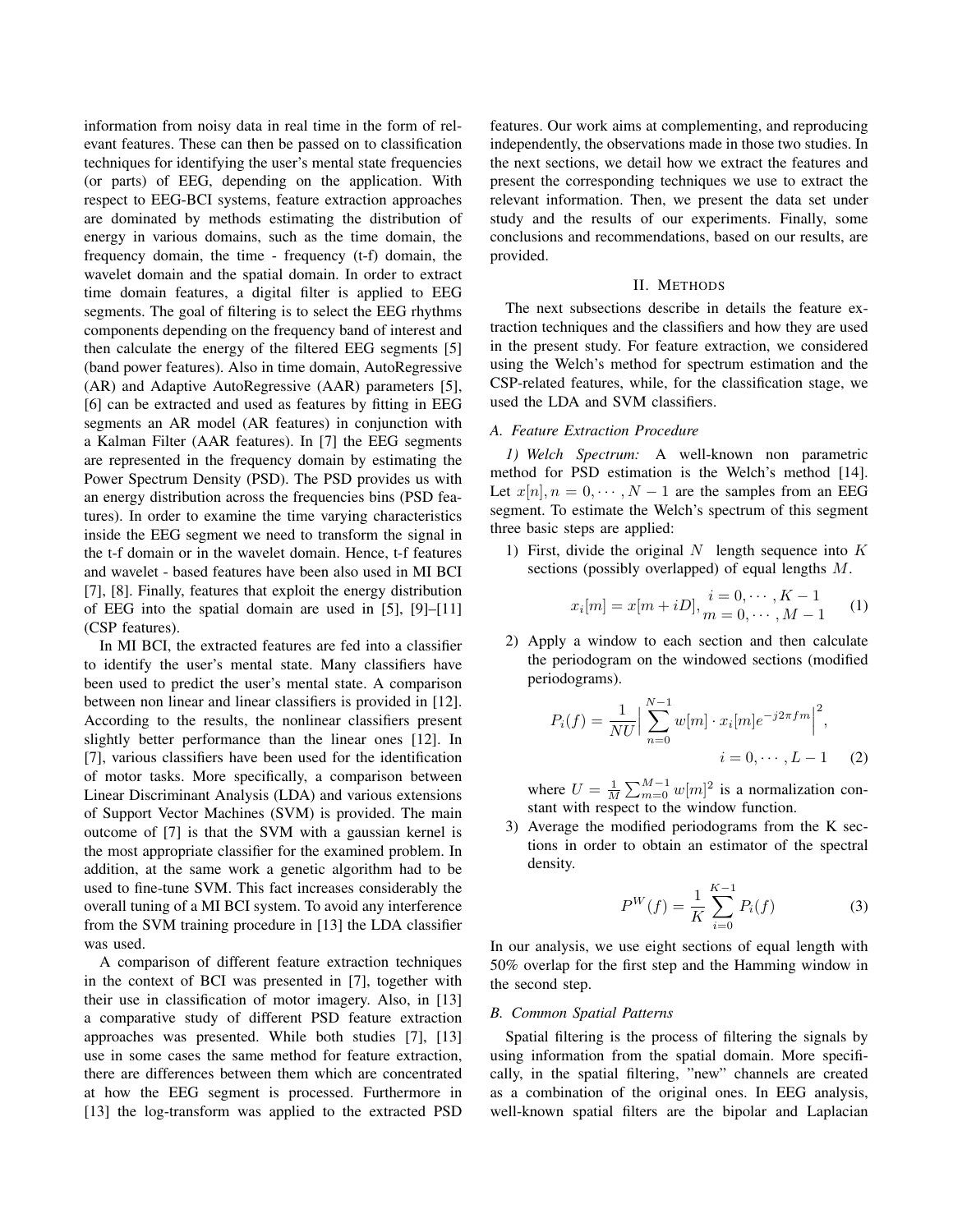which are local spatial filters. A bipolar filter is defined as the difference between two neighboring channels, while a Laplacian filter is defined as four times the value of a central channel minus the values of the four neighboring channels around. The above spatial filters are defined *a priori*, i.e., the filter coefficients are known and fixed. There are different ways to define spatial filters. In particular, the filter coefficients (or weights) can be fixed in advance or they can be data driven, i.e., the weights are obtained during a learning procedure.

The CSP algorithm is an algorithm that provides us with a set of spatial filters. These filters are obtained after performing a learning procedure, during which the variance of the spatially filtered signals is maximized for one class (e.g., one mental imagery task) and minimized for the other class. At the beginning the CSP algorithm was applied on multichannel data from two classes/conditions [9]. However, extensions of the algorithm to handle multi-class problems have been proposed [15], [16].

The CSP algorithm performs a decomposition of the signal though the matrix  $W$ , which contains the spatial filters. More specifically, this algorithm transforms the EEG signal from the original into a new domain which is occupied by the "new" channels

$$
\mathbf{x}^{(CSP)} = \mathbf{W}\mathbf{x},\tag{4}
$$

where  $x \in \Re^{C \times 1}$  is the EEG signal at time point t,  $\mathbf{x}^{(CSP)} \in \Re^{C \times 1}$  is the decomposed "new" EEG signal and  $\mathbf{W} \in \mathbb{R}^{C \times C}$  is the matrix with the spatial filters  $w_i, i = 1, \dots, C$ , and C is the number of channels. The spatial filters are obtained by maximizing (or extremizing) the following function [10]:

$$
J(\mathbf{w}) = \frac{\mathbf{w}^T \mathbf{X}_1^T \mathbf{X}_1 \mathbf{w}}{\mathbf{w}^T \mathbf{X}_2^T \mathbf{X}_2 \mathbf{w}}
$$
  
= 
$$
\frac{\mathbf{w}^T \mathbf{C}_1 \mathbf{w}}{\mathbf{w}^T \mathbf{C}_2 \mathbf{w}}
$$
(5)

where  $T$  denotes transpose,  $\mathbf{X}_i$  is the data matrix containing the trials from *i*-th class,  $C_i$  is the covariance matrix of *i*-th class. The above maximization problem is equal to maximize  $\mathbf{w}^T \mathbf{C}_1 \mathbf{w}$  subject to the constraints  $\mathbf{w}^T \mathbf{C}_2 \mathbf{w} = 1$ . The last problem is equivalent to the generalized eigenvalue problem  $C_1w = \lambda C_2w$ . So, the spatial filters  $w_i$  are the generalized eigenvectors of the above problem. It is worth to note here that in most cases after the application of CSP algorithm for spatial filtering an additional step is performed in order to extract CSP-related features [10]. Once the spatial filters  $w_i$ are obtained, CSP feature extraction consists in filtering the EEG signals using the  $w_i$  and then computing the resulting signals variance. As reported in [10] it is common to select three pairs of CSP spatial filters, corresponding to the three largest and smallest eigenvalues, hence resulting in a trial being described by six CSP features. However, the above heuristic choice of the number of spatial filters depends heavily from the nature of the data (i.e., number of channels), as well as from the data analysis perspective (i.e., using filterbanks or not)

In motor BCI experiments special interest attracts the brain activity in the motor cortex, which is reflected into the electrical activity that is acquired from two channels, C3 and C4. This information could be used in order to construct the feature vectors. More specifically, this information could be combined by concatenating the features from each channel. For this reason the features that are extracted from each channel, for both aforementioned methods, are concatenated into one feature vector f.

# *C. MI Classification*

*1) SVM classifier:* A popular classification algorithm is the SVM [17], which aims to find the optimal hyper-plane that separates the positive class from the negative class by maximizing the margin between the two classes. This hyperplane, in its basic linear form, is represented by its normal vector  $w$  and a bias parameter  $b$ . These two terms are the parameters that are learnt during the training phase. Assuming that the data are linearly separable, there exist multiple hyper-planes that solve the classification problem. SVMs choose the one that maximizes the margin, assuming that this will generalize better to new unseen data. This hyper-plane is found by solving the following minimization problem:

$$
\min_{\mathbf{w}, b} \frac{1}{2} \|\mathbf{w}\|^2 + C \sum_{i=1}^N \xi_i
$$
  
s.t.:  $y_i(\mathbf{w}^T \mathbf{f} + b) \ge 1 - \xi_i, \xi_i \ge 0, i = 1, \dots, N,$  (6)

where  $\xi_i$  are slack variables relaxing the constraints of perfect separation of the two classes and  $C$  is a regularization parameter controlling the trade-off between the simplicity of the model and its ability to better separate the two classes.

In order to classify a new unseen test example  $f_i$ , its distance from the hyper-plane is calculated by the following equation.

$$
f(\mathbf{f}_j) = \mathbf{w}^T \mathbf{f}_j + b. \tag{7}
$$

In many cases the use of SVM is followed by the kernel trick (a transformation of features), which allows for the hyper-plane to take various forms. This is accomplished by projecting the input data into a higher dimensional space using a Kernel function  $K(f_i, f_j)$  to measure the distance between the training instances  $f_i$  and  $f_j$ .

*2) LDA:* Linear Discriminant Analysis (LDA) [17] works in a similar way with SVMs, by attempting to find the separating line between the two classes. However, LDA does consider the margin between the classes. More specifically, based on the assumption that the covariance matrices of the two classes are equal and have full rank ( $\Sigma_0 = \Sigma_1 = \Sigma$ ),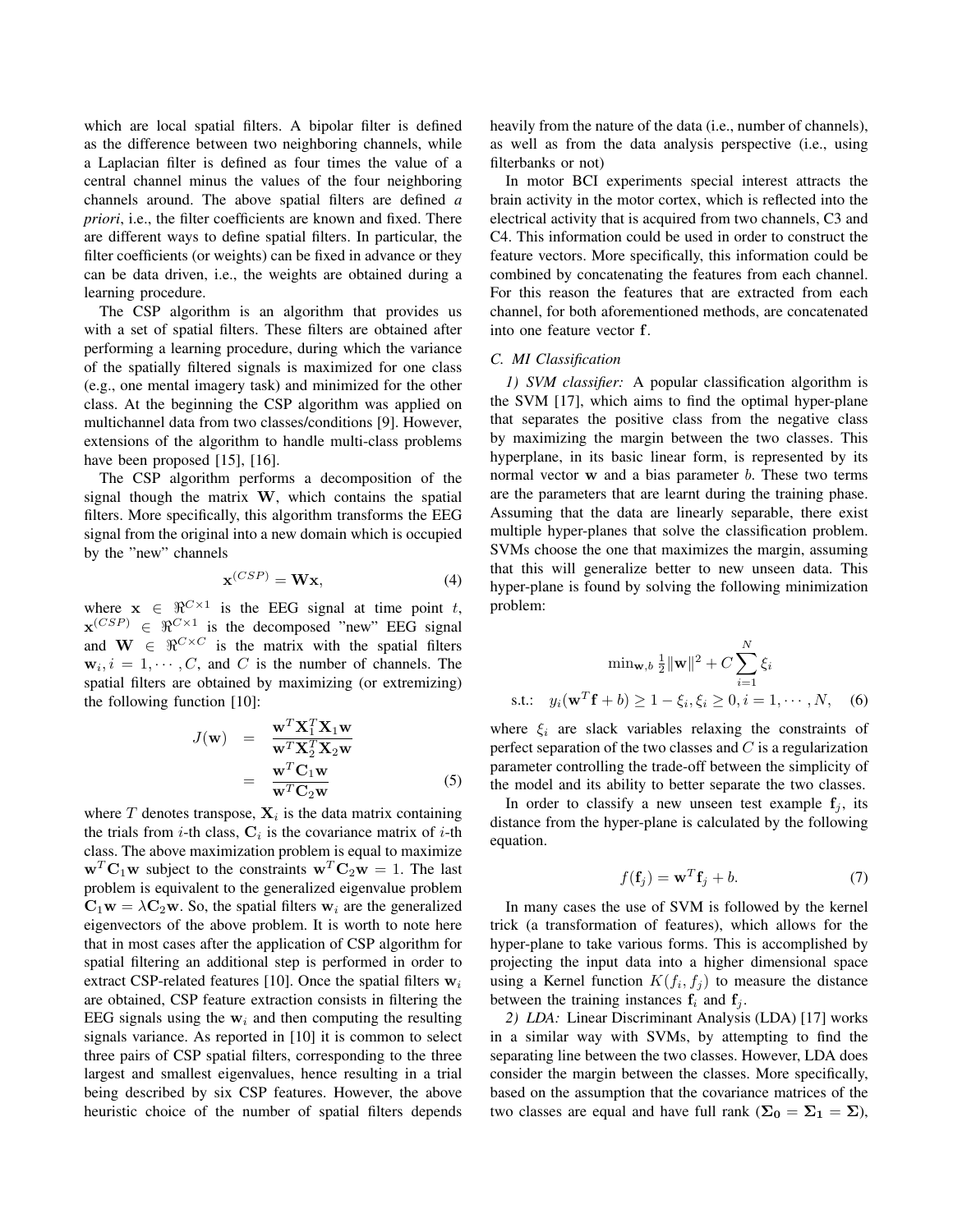the optimization problem degenerates to an analytic form for the optimal  $w$  and  $b$  as a function of the covariance matrix  $(\Sigma)$  and the mean  $(\mu_0, \mu_1)$ :

$$
\mathbf{w} = \mathbf{\Sigma}^{-1}(\boldsymbol{\mu}_1 - \boldsymbol{\mu}_0) \tag{8}
$$

$$
b = \frac{1}{2}(T - \mu_0^T \Sigma_0^{-1} \mu_0 + \mu_1^T \Sigma_1^{-1} \mu_1)
$$
(9)

where  $T$  is a threshold separating the two classes.

## III. RESULTS

*1) Graz dataset B:* This data set consists of EEG data from 9 subjects. The subjects were right-handed, had normal or corrected-to-normal vision and were paid for participating in the experiments. All volunteers were sitting in an armchair, watching at the screen monitor placed approximately 1m away from the eye level. For each subject 5 sessions are provided, whereby the first two sessions contain training data without feedback (screening), and the last three sessions were recorded with feedback. Three bipolar recordings (C3, Cz, and C4) were recorded with a sampling frequency of 250 Hz. They were bandpass-filtered between 0.5 Hz and 100 Hz, and a notch filter at 50 Hz was enabled. The placement of the three bipolar recordings (large or small distances, more anterior or posterior) was slightly different for each subject. The electrode position Fz served as EEG ground. Further information on this dataset can be acquired in [18].

# *A. Data analysis protocol*

The time segment of 0.5 - 2.5s after the onset of the visual cue was used to train the algorithms. It is the same procedure as that used in [11]. To evaluate the algorithms a sliding window of 2 secs, from the beginning of the corresponding trial until the end of it, is used. A continuous classification output for each sample in the form of class labels (1, 2) is provided by each algorithm. A confusion matrix was built from all trials for each time point. From these confusion matrices, the time course of the accuracy as well as the kappa coefficient can be obtained. For each algorithm we provide the largest (or peak) kappa value and accuracy.

To construct the spectral features we applied Welch's method in each EEG trial for each channel (C3 and C4). Then the spectral features from each channel are concatenated to create the final spectral feature vector. For the extraction of CSP features we take into account the number of channels and in this case after the application of CSP filter and the calculation of log-variances we take two CSP - related features. Finally, the regularization parameter C of linear SVM was set to 1.

The Graz dataset B is composed by 5 sessions, 2 sessions have been created without the feedback procedure and the last 3 sessions with the feedback. To evaluate the various algorithms the following division between the sessions has been adopted [11]: the first 3 sessions have been used for the training (2 sessions without feedback and the 1st session of

Table I CLASSIFICATION SCHEMES UNDER STUDY.

| <b>Feature Extraction</b> | Classifier | Classification Scheme |
|---------------------------|------------|-----------------------|
| <b>CSP</b>                | LDA.       | CSP-LDA               |
| <b>CSP</b>                | <b>SVM</b> | <b>CSP-SVM</b>        |
| Welch                     | <b>SVM</b> | <b>PW-SVM</b>         |
| Welch                     | LDA.       | <b>PW-LDA</b>         |

using feedback), while the rest 2 sessions (with feedback) are used to evaluate the various algorithms. Also, the EEG data from channels C3 and C4 are used for further processing. Before applying the algorithms a band pass filter from 8 to 40 Hz have been applied on the data.

By combining the classifiers and the features extraction methods, we obtain the various classification schemes that are described in Table I. In addition to our presentation we have included the results that are reported in [11]. In [11] a filter bank in combination with the CSP filtering approach was used to extract the features. Then a filter selection algorithm based on mutual information was applied in order to select relevant features, and finally for the classification the Naive Bayesian Parzen Window (NBPW) classifier was used [11].

In Tables II and III, we show the results by using our algorithms as well as results reported in [11]. In all cases an identical procedure for data analysis is used (i.e., filtering, trial segmentation), the difference is on the machine learning algorithm. By observing the results on Tables II and III we can see that there is not an algorithm that performs best on all subjects. Furthermore, the algorithm reported in [11] provides the best mean kappa - value (0.59), while the Welch approach in conjunction with linear SVMs gives us the second best value (0.58). By applying a paired t-test (using ttest matlab function) we observe no significant statistical difference between the two methods (*p*=0.5313). Similar observations can be extracted by looking the classification results with respect to the measure of accuracy (see Table III).

By looking the results on Tables II and III, besides reporting the best performance, we can make additional observations. We can see that, when we use the CSP features, the performance between LDA and SVM is similar. However, when spectral features are used the behaviour of these two classifiers is very different. We can see that SVM outperforms LDA considerably. Furthermore, the performance of LDA, when spectral features are used, is the worst among all presented classification schemes. This fact can be explained by the high dimensionality of spectral features. Finally, it is worth to note that in our analysis no tuning of any type have been performed with respect to the regularization parameter C of SVM. This fact leaves space for further improvement in the performance of PW-SVM classification scheme.

Finally, it has to be noted that, for the particular dataset, the bipolar channel data at C3 and C4 differ between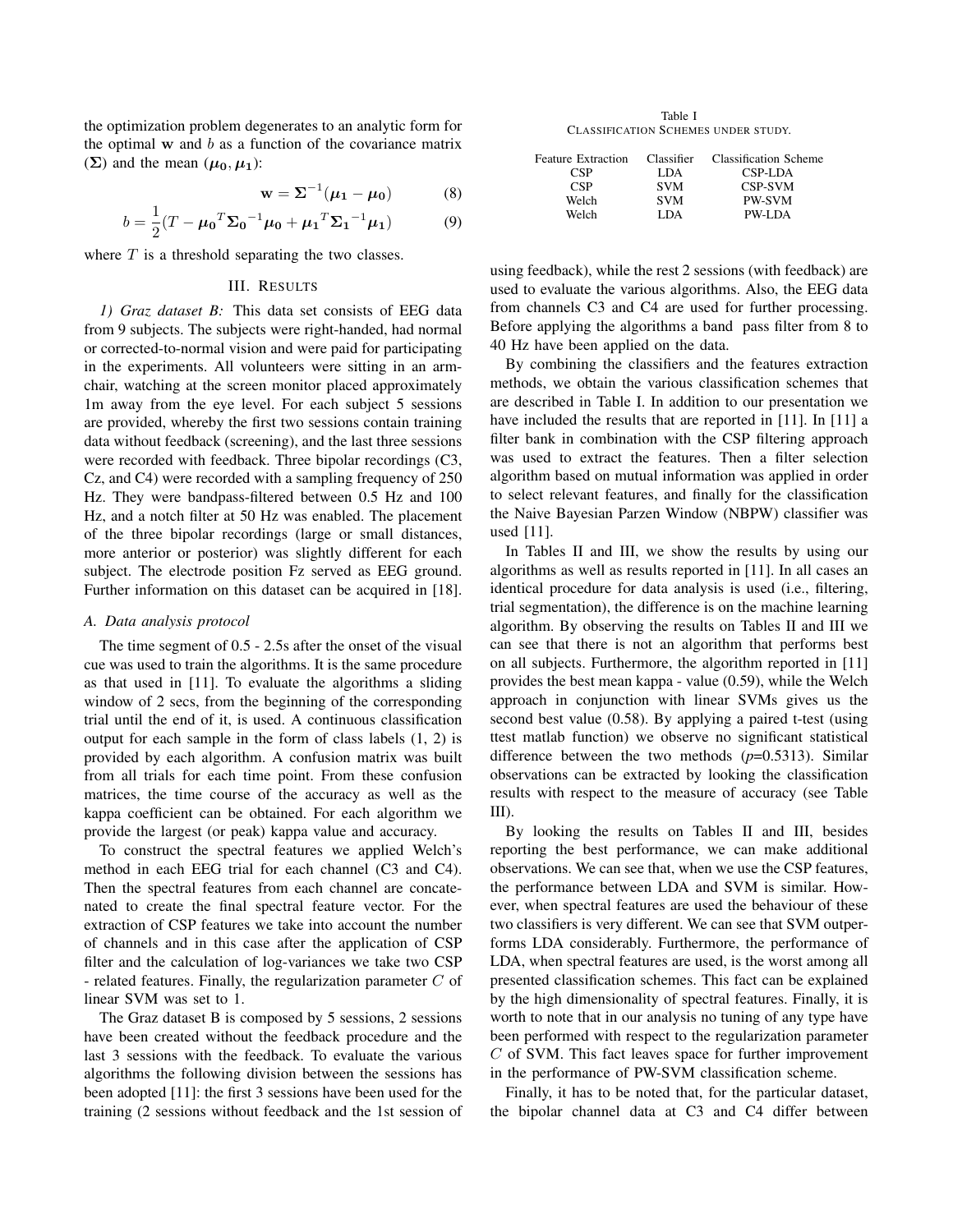participants with respect to the spatial location of the reference electrode, which has been selected based on the LDA classification accuracy [19]. In other words, the EEG channels that are available for the current analysis have been already optimized for LDA. It is expected that the accuracy of the SVM approach could be further increased by using other bipolar montages or channel data that has been referenced towards a common reference electrode.

# IV. CONCLUSION

In this work, a comparison on the discriminative ability between the CSP related features and the spectral features was performed. Our results indicate that the spectral features of the signal are superior from CSP features if the appropriate classifier is used. The use of PSD estimation methods provides us with a feature set of high dimensionality. The classifier needs to take into account the above property in order to achieve its highest performance. This fact is evident when we compare the performance between the LDA and the SVM in the case where the input feature set is the PSD features.

#### ACKNOWLEDGMENT

This work is part of project MAMEM that has received funding from the European Union's Horizon 2020 research and innovation programme under grant agreement No 644780.

## **REFERENCES**

- [1] J. R. Wolpaw, N. Birbaumer, D. J. McFarland, G. Pfurtscheller, and T. M. Vaughan, "Brain computer interfaces for communication and control," *Clinical Neurophysiology*, vol. 113, no. 6, pp. 767 – 791, 2002.
- [2] P. Sajda, K. r. Muller, and K. V. Shenoy, "Brain-computer interfaces [from the guest editors]," *IEEE Signal Processing Magazine*, vol. 25, no. 1, pp. 16–17, 2008.
- [3] B. Graimann, B. Allison, and G. Pfurtscheller, *BrainComputer Interfaces: A Gentle Introduction*. Springer, 2010, ch. 1.
- [4] S.-M. Zhou, J. Q. Gan, and F. Sepulveda, "Classifying mental tasks based on features of higher-order statistics from eeg signals in brain - computer interface," *Information Sciences*, vol. 178, no. 6, pp. 1629 – 1640, 2008.
- [5] G. Pfurtscheller, C. Neuper, C. Guger, W. Harkam, H. Ramoser, A. Schlogl, B. Obermaier, and M. Pregenzer, "Current trends in graz brain-computer interface (bci) research," *IEEE Transactions on Rehabilitation Engineering*, vol. 8, no. 2, pp. 216–219, Jun 2000.
- [6] A. Schloegl, K. Lugger, and G. Pfurtscheller, "Using adaptive autoregressive parameters for a brain-computer-interface experiment," in *Engineering in Medicine and Biology Society, 1997. Proceedings of the 19th Annual International Conference of the IEEE*, vol. 4, Oct 1997, pp. 1533–1535 vol.4.
- [7] P. Herman, G. Prasad, T. M. McGinnity, and D. Coyle, "Comparative analysis of spectral approaches to feature extraction for eeg-based motor imagery classification," *IEEE Transactions on Neural Systems and Rehabilitation Engineering*, vol. 16, no. 4, pp. 317–326, Aug 2008.
- [8] Q. Xu, H. Zhou, Y. Wang, and J. Huang, "Fuzzy support vector machine for classification of eeg signals using waveletbased features," *Medical Engineering and Physics*, vol. 31, no. 7, pp. 858 – 865, 2009.
- [9] B. Blankertz, R. Tomioka, S. Lemm, M. Kawanabe, and K.- R. Mller, "Optimizing spatial filters for robust eeg single-trial analysis," *IEEE Signal Processing Magazine*, vol. 25, no. 1, pp. 41–56, 2008.
- [10] F. Lotte and C. Guan, "Regularizing common spatial patterns to improve bci designs: Unified theory and new algorithms," *IEEE Transactions on Biomedical Engineering*, vol. 58, no. 2, pp. 355–362, Feb 2011.
- [11] K. K. Ang, Z. Chin, C. Wang, C. Guan, and H. Zhang, "Filter bank common spatial pattern algorithm on bci competition iv datasets 2a and 2b," *Frontiers in Neuroscience*, vol. 6, no. 39, 2012.
- [12] D. Garrett, D. A. Peterson, C. W. Anderson, and M. H. Thaut, "Comparison of linear, nonlinear, and feature selection methods for eeg signal classification," *IEEE Transactions on Neural Systems and Rehabilitation Engineering*, vol. 11, no. 2, pp. 141–144, June 2003.
- [13] N. Brodu, F. Lotte, and A. Lcuyer, "Comparative study of band-power extraction techniques for motor imagery classification," in *2011 IEEE Symposium on Computational Intelligence, Cognitive Algorithms, Mind, and Brain (CCMB)*, April 2011, pp. 1–6.
- [14] J. Proakis and D. Manolakis, *Digital Signal Processing (3rd Ed.): Principles, Algorithms, and Applications*. Prentice-Hall, Inc., 1996.
- [15] Z. Y. Chin, K. K. Ang, C. Wang, C. Guan, and H. Zhang, "Multi-class filter bank common spatial pattern for four-class motor imagery bci," in *2009 Annual International Conference of the IEEE Engineering in Medicine and Biology Society*, Sept 2009, pp. 571–574.
- [16] M. Grosse-Wentrup and M. Buss, "Multiclass common spatial patterns and information theoretic feature extraction," *IEEE Transactions on Biomedical Engineering*, vol. 55, no. 8, pp. 1991–2000, Aug 2008.
- [17] C. M. Bishop, *Pattern Recognition and Machine Learning*. Springer, 2006.
- [18] R. Leeb, C. Brunnera, G. R. Muller-Putz, A. Schloogl, and G. Pfurtscheller, "Bci competition 2008 - graz data set b," https://lampx.tugraz.at/ bci/database/002- 2014/description.pdf, 2008.
- [19] R. Leeb, F. Lee, C. Keinrath, R. Scherer, H. Bischof, and G. Pfurtscheller, "Brain - computer communication: Motivation, aim, and impact of exploring a virtual apartment," *IEEE Transactions on Neural Systems and Rehabilitation Engineering*, vol. 15, no. 4, pp. 473–482, Dec 2007.